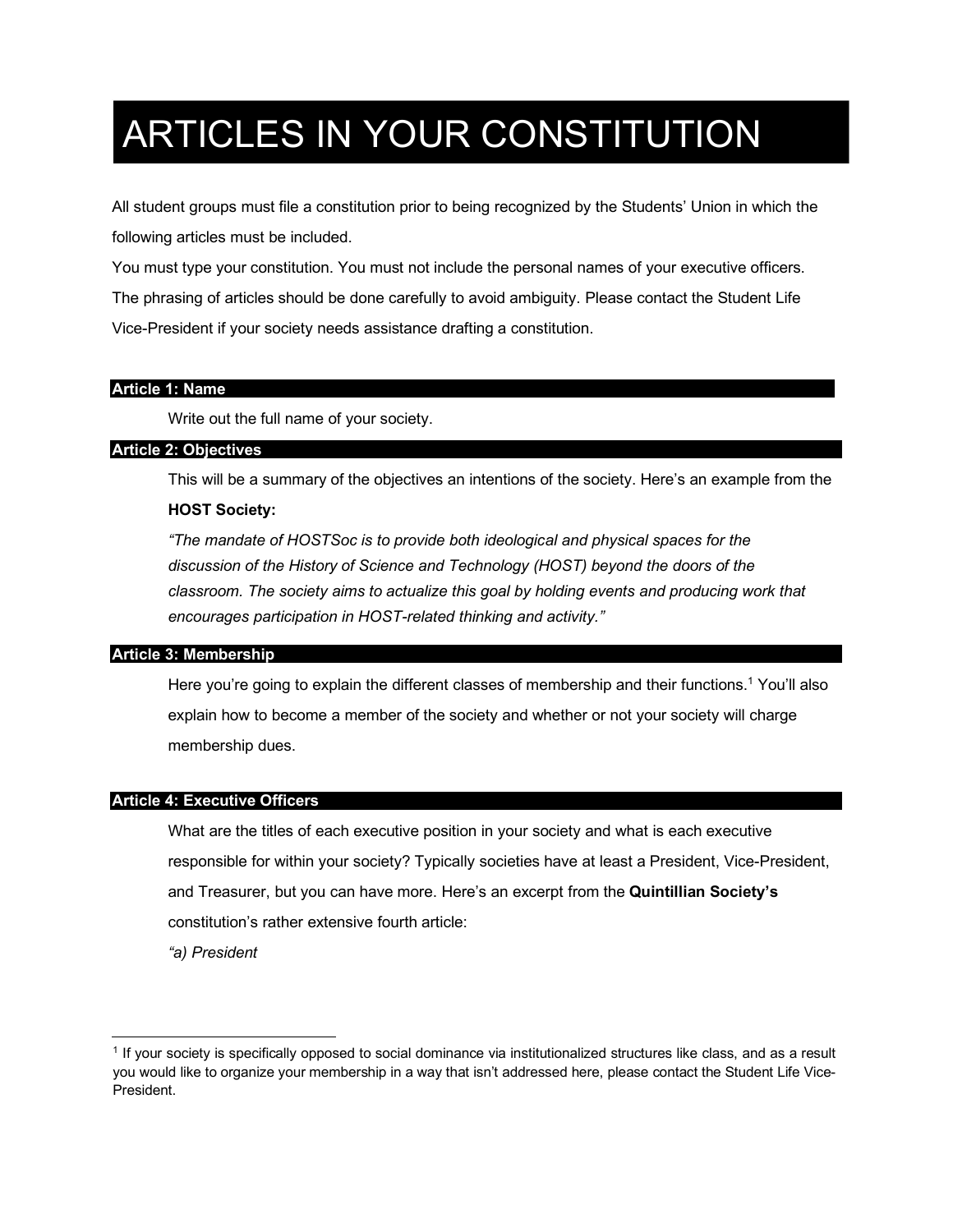*"The President is responsible for developing and executing a broad vision for the society. The President is responsible for offering support and direction to all executive members. The President is responsible for calling meetings (via e-mail, Facebook, etc.). The President is responsible for charing meetings and announcing the topic of all in all intra-societal debates. The President must make FYP announcements in the event that the First Year Rep is unavailable to do so.* […]

"[…]

*"f) Member at Large:*

*The Member at Large is responsible for standing up for the liberal arts in a non-King's environment. The Member at Large is responsible for knowledge and resource sharing from outside the King's community. The Member at Large is responsible for wearing Quintillian paraphernalia and/or putting up Quintillian promotional material. When asked, what they did*  before attending Ivey they must respond as follows: "I went to King's, and I believe the liberal *arts." (with hand over heart).*

#### **Article 5: Meetings**

This part will explain when regular meetings are, as well as when executive meetings and any special meetings are called.

It also explains when an *Annual General Meeting* of the society will be called, because you have to have one of those every year. You'll also explain *how* to call a meeting, and how many people need to be there for the meeting to start. You'll also explain the rules for the meetings when they happen, which will include the rules for how votes are passed.<sup>2</sup> Here's an extensive example from the **Unconscious Collective Vocal Ensemble:**

*"In order for the Unconscious Collective to fulfil its artistic objectives (as outlined in Article I) it is imperative that all members make a commitment to the collective. A rehearsal and performance schedule will be made at the beginning of each academic term, and all members must make due effort to attend all rehearsals and performances unless there is a personal emergency or an academic conflict. Repeated non-attendance or tardiness will result in dismissal from the collective.*

*"The Unconscious Collective has four seasons: from Frosh Week to the fall concert, from the fall concert to the end of first semester exams, from the beginning of the second term to reading* 

 $2$  Many societies (including the Students' Union) use Robert's Rules of Order to conduct meetings. If you're having trouble Googling what RRO are, just ask the Student Life Vice-President.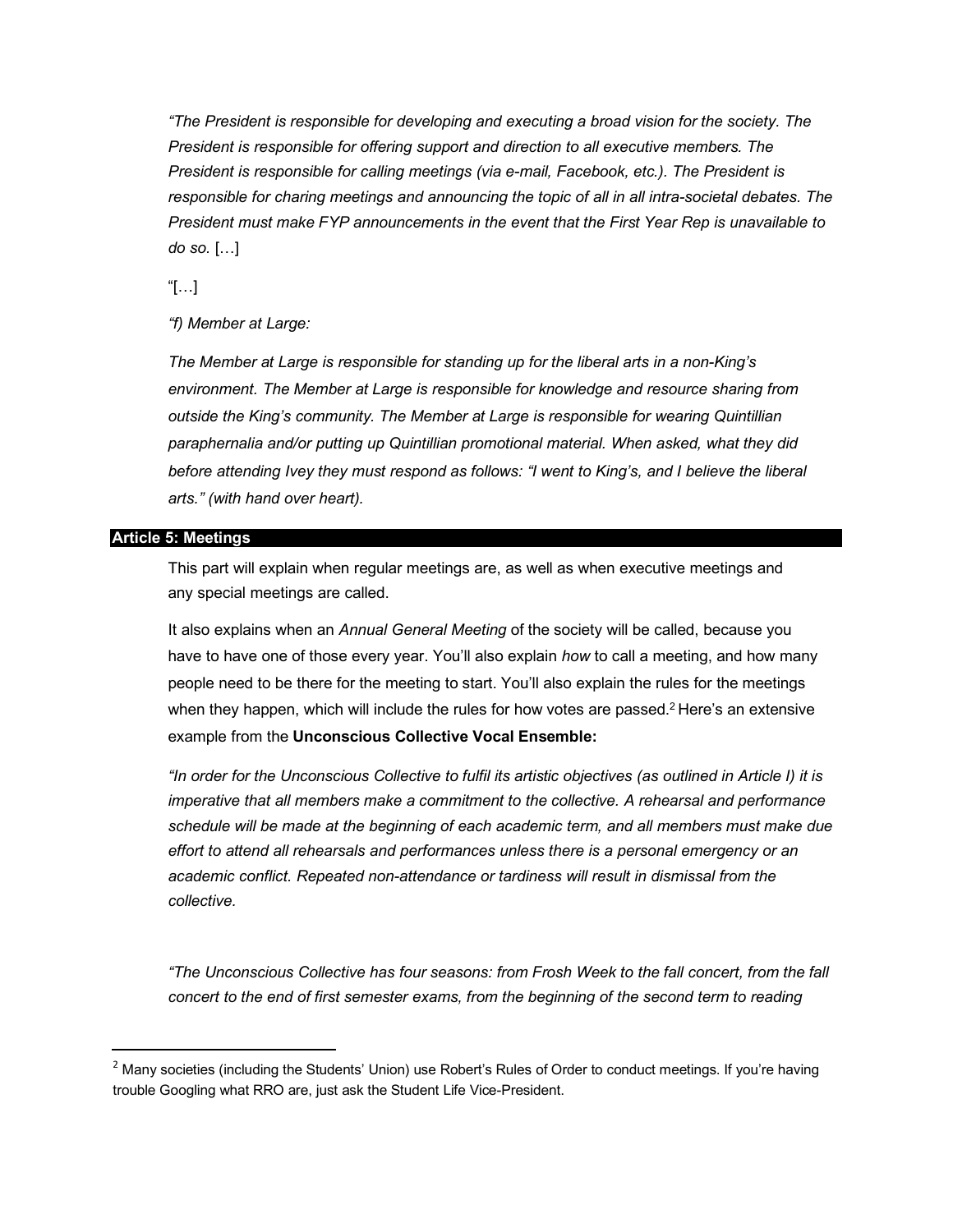*week, and from after reading week to the end of second semester exams. The types of meetings are: Auditions, Rehearsals, Sectional Rehearsals, Bonus Rehearsals, Workshops, Performances, Executive Meetings, and General Meetings.*

*a. "Auditions take place within the first two weeks of each academic term, and must be welladvertised within King's and Dalhousie campuses, as well as online. Auditions are run by the Artistic Director and Section Leaders, each executive officer shall attend one of the auditions.*

*b. "Rehearsals take place weekly, at a day and time determined to work for all members. Rehearsals are run by the Artistic Director and Section Leaders. All choristers must attend rehearsals.*

*c. "Sectional Rehearsals take place once a week. Each section (Upper Voices and Lower Voices) rehearses once a week apart from the full rehearsal to learn and practice their parts, and to learn pieces programmed for their section alone. Sectional Rehearsals are run by the Section Leaders.*

*e. "Workshops will be endeavoured to be held once per semester and will to be open to members and non-members of the Unconscious Collective.*

*"UCVE strives to make all decisions unanimously, except in decisions of artistic character, which are decided by the Artistic Director. When an agreement cannot be met, any member may call a vote. All members have full voting and speaking rights. A majority of greater than 50% of votes cast is required for a vote to pass.*

*a. "In addition to performances, sectional rehearsals, and full rehearsals, the collective shall also meet yearly for the AGM (Annual General Meeting), at which the previous and coming year shall be discussed, and elections and executive turnover shall take place. The AGM shall be called, planned, and run by the Internal Coordinator(s) at the end of the school year and must take place well before exams begin.*

*b. "All non-routine meetings, whether they be performances, additional rehearsals, workshops, special meetings, or any other, must be well advertised at least 48 hours in advance to all members. The quorum for all such meetings shall be 5 members.*

*c. "The executive board meets 30-60 minutes before full rehearsals to discuss and plan events, performances, rehearsals, and other meetings, and to resolve any problems as they occur at their own discretion. The quorum for such meetings shall be 50%, rounded up, of the executive officers. No executive decisions shall be considered final until the matter is brought before the entire collective, and discussed and/or voted on if there is any disagreement. All members of the collective are welcome to attend executive meetings, and they shall have full speaking rights but shall not count for quorum or have voting rights at executive meetings.*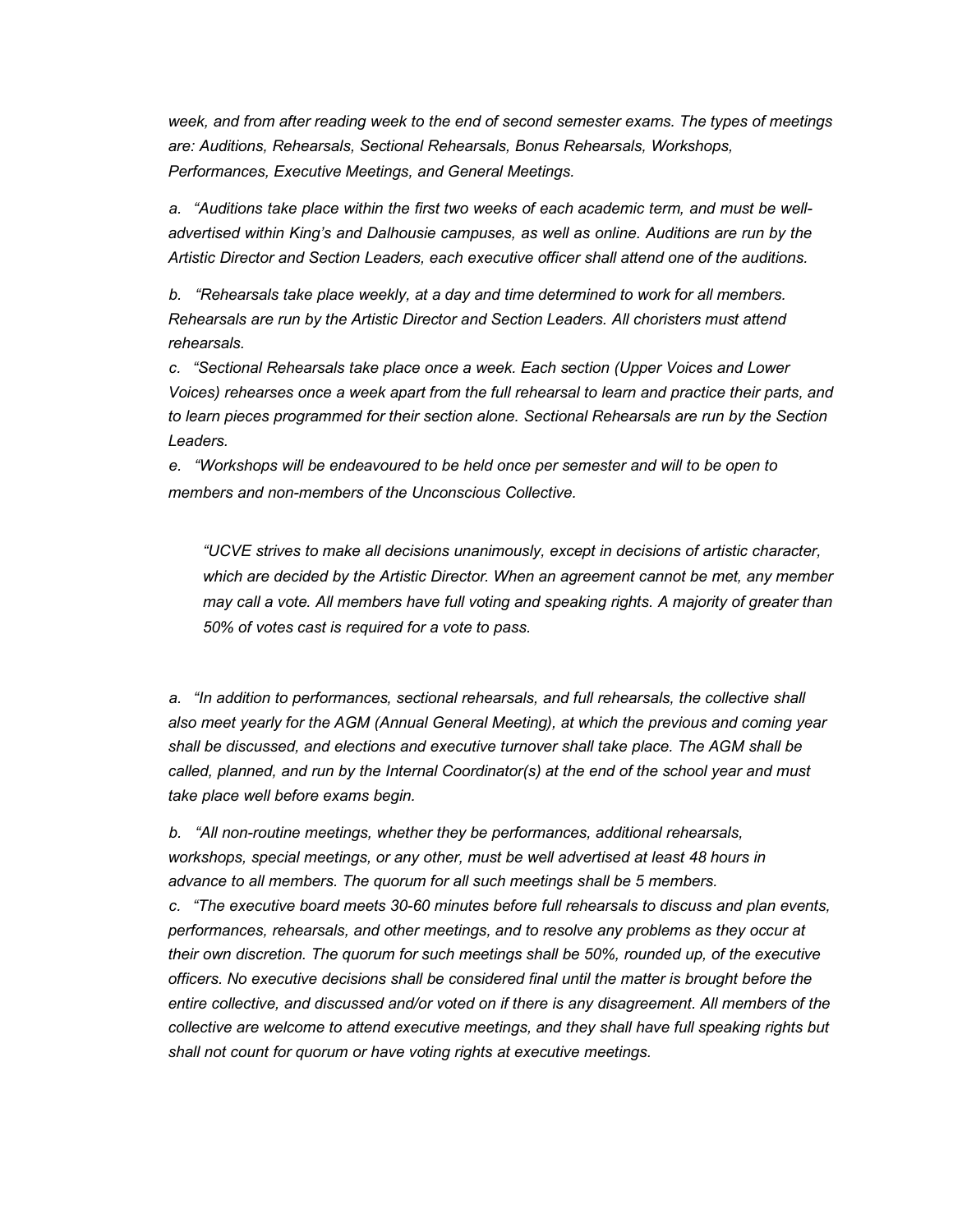*d. "If a chorister or section leader wishes to call an executive meeting, they may do so through an executive officer."*

# **Article 6: Nomination and election of officers**

This article will explain what qualifications someone might have in order to be considered for nomination in an election, and how to actually nominate that person. You will also explain when nominations should open, how long they will last, when voting will happen, and what kind of voting you'll do when elections happen. You also need to include an explanation of what a majority vote would be (is it 50% plus one person? More than that?). You might also come up with other things in to make your elections extra easy.

**SQUASHED!** (The King's Squash Society) has the following:

- *"Any members wishing to run for an empty position may do so, and must receive 51% of the vote. Where only one candidate is running, that candidate will win by default.*
- *"The qualifications include commitment to the society and love of squash.*
- *"Voting will take place at the year-end meeting, one week after all nominations must have been submitted. Voting will be done by ballot.*
- *"Elections must be held before the last day of class at Dal/King's."*

#### **Article 7: Impeachment of Officer(s)**

This article will explain how and why to impeach someone on the executive. Here's how the **Syd** 

**and Catherine Cook on Saturdays Society (SCCOSS)** does impeachment:

*"Impeachment:*

*"Any six members of SCCOSS may call a meeting for an impeachment vote. The quorum for an impeachment meeting shall be six members. In the event of a potential presidential impeachment, the vice-president shall facilitate the impeachment meeting as an independent chair.*

*"Five days written notice must be given for an impeachment meeting to all members of the executive. Any executive member must advertise the meeting for at least three days.*

*"The impeachment vote for any member of the executive must at least 2/3 of all votes present at the meeting.*

*"An election to replace the impeached official will take place immediately following the impeachment vote and shall proceed according to Article VI.*

Some societies explore other rules regarding impeachment, like the **Dornish Red Society**:

*"A vote of 2/3 or 66.7% is required for the impeachment of an executive or member.*

*"The founding president of the Dornish Red Society is immune to impeachment, removal from* 

*office and/or position, fines, belligerent sass, and any form of disciplinary action, as per the will of the Seven. Praise be their divine will."*